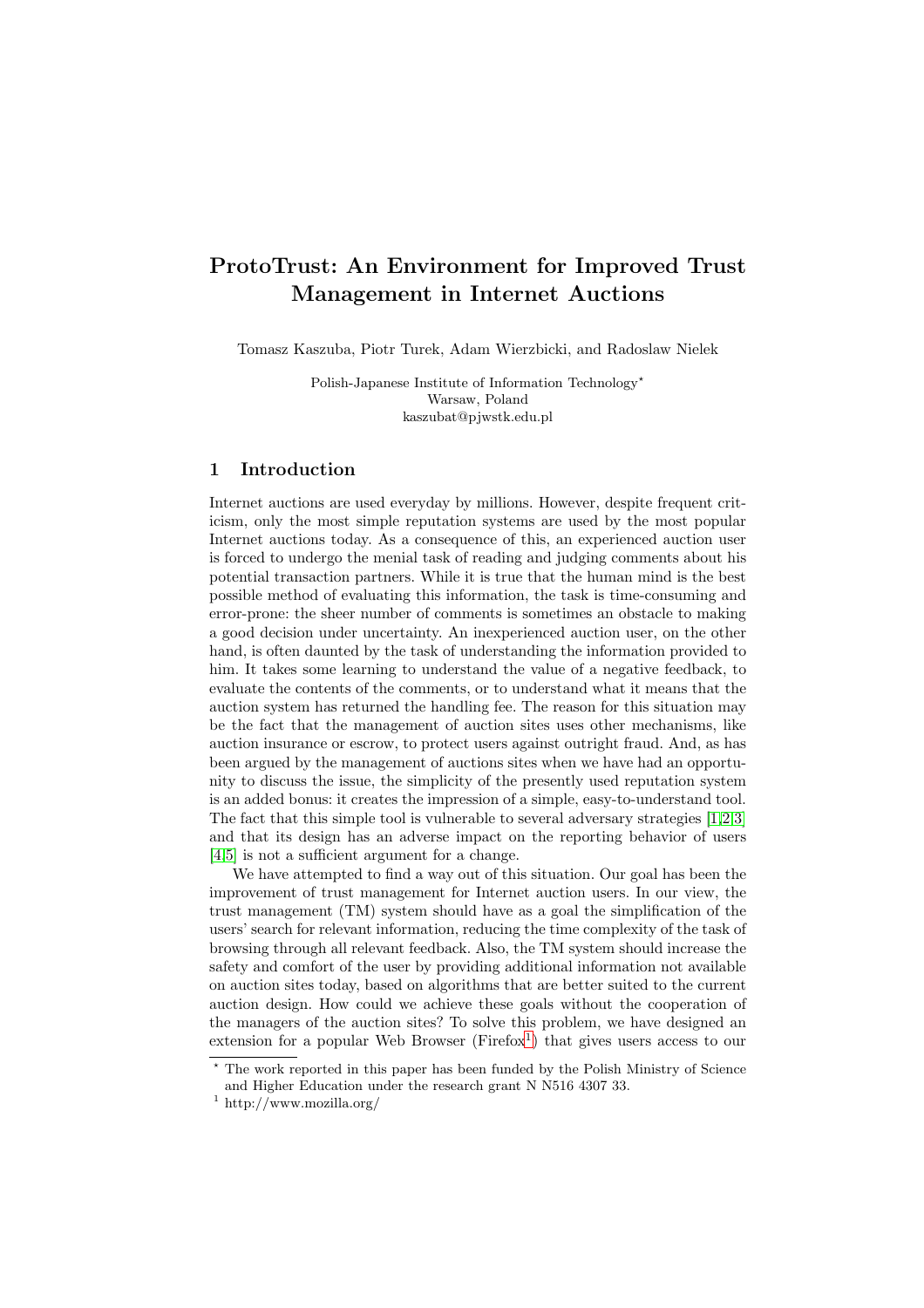algorithms. The algorithms themselves are part of a library of trust management tools developed in the uTrust[\[6\]](#page-12-5) project. The extension obtains its information by automatically performing the task that is performed by an auction user: by crawling parts of the auction site. Using the extension, user can input her preferences into our Trust Management system and select the accuracy she want to obtain. The results of the crawling provide input information for the improved trust management algorithms. The user is presented with a graphical interface that gives access to a wealth of information that should support her in making the right decision. At all times, the user still has access to the original information provided by the auction site.

We have decided to choose simple, yet useful algorithms for the first suite of tools provided by our extension. These algorithms attempt to solve the following problems: how should the various comments be classified and evaluated? How should reputation be calculated so that it takes into account the price context, and category context? How can a user evaluate reputation in a system where feedback is frequently missing? Finally, we decided to implement an algorithm that would give users a completely different trust management tool. Rather than calculating reputation, we calculated risk (valued amount of money that can be lost if the seller is fraudulent).

The algorithms described in this paper have all been implemented and made available to real Internet auction users. This is made possible by our Firefox extension, which is an environment for implementing new trust management algorithms for Internet auction users. (In the future, we hope that other researchers will join us in the enrichment of these tools through their implementation in the uTrust library.) Further, we have tested our algorithms on extensive traces of Internet auction use. The traces contain rich information, including the entire comment and contextual information about the auction.

The rest of this paper is organized as follows: in the next section, we discuss the architecture of the extension and of the uTrust library. Section three concerns the algorithms that have been implemented in the first version of the extension. Section four describes the evaluation of the proposed algorithms using traces of Internet auctions. Section five concludes and presents ideas for future work.

# 2 Related work

In the area of Internet Fraud, most of recent work has been focused on the seller's profile [\[7](#page-12-6)[,8\]](#page-12-7). Much work has been devoted to inducing users to behave properly [\[9](#page-12-8)[,8\]](#page-12-7) as well as detecting fraudulent users [\[2,](#page-12-1)[1\]](#page-12-0). The work of Dellarocas [\[9\]](#page-12-8) applies in situations where users can intentionally give unfair ratings to each other. The authors have proposed to conceal the identities of buyers and sellers to prevent such discrimination. Gavish and Tucci [\[3\]](#page-12-2) have presented the seller's swindling methods in Internet auctions. Gregg and Scott [\[7\]](#page-12-6) have proposed a model of complaints against sellers.

Currently, some stand-alone applications aim to solve a similar problem [\[2\]](#page-12-1)[\[10\]](#page-12-9), but as long as they have no integration with web browsers they are not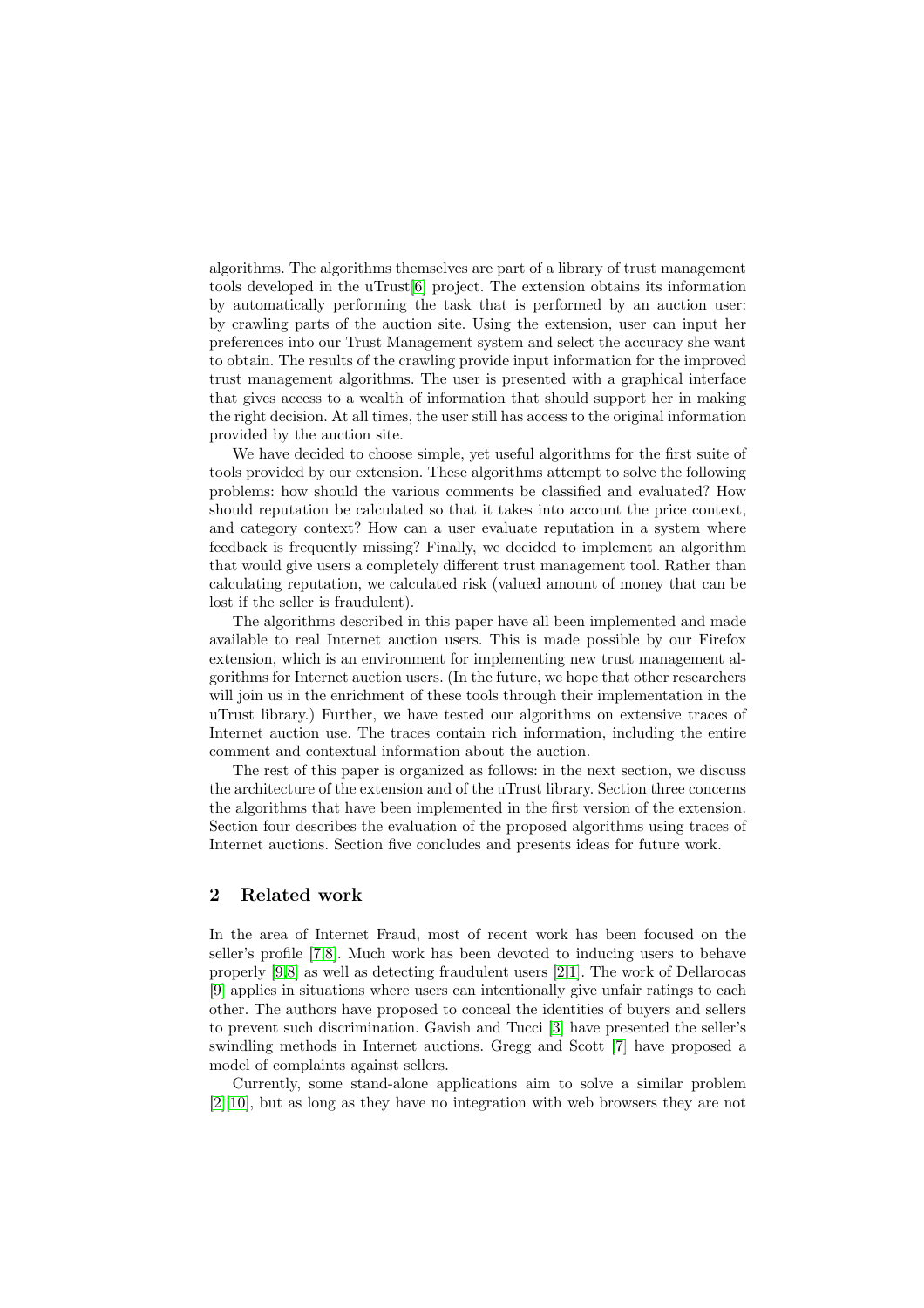user friendly. Since ProtoTrust uses the Firefox extension mechanism to install and update itself, it is easily accessible to all potential on-line auction users.

# 3 ProtoTrust Architecture

We have decided to implement our solution as an extension of Firefox. Integration with web browser has several advantages such as availability (system independent), easy installation and access to information directly from the website. ProtoTrust consists of three major modules: the thread management module, the presentation module and the Trust Management (TM) module. Figure 1 shows the ProtoTrust architecture in details.

After the initialization of the extension in the web browser the user can add her preferences to tune the system. Preferences can be changed at any time even after computation. Extension is activated by specifying context and target user (visit the item page). Thread management initiate all objects and synchronizes all crawling and presentation threads with the web browser's main thread. This module also controls the network load and the memory load of the system.

The TM module is the most crucial element in the ProtoTrust. It accesses the network and uses local storage (if available) in the search for information that will be used to support the user. New information is obtained by crawling Internet auction sites. Since the crawling is done by the browsers of auction users, it cannot be banned by the auction provider. Our implementation of the TM module uses Jruby<sup>[2](#page-2-0)</sup> and Hpricot<sup>[3](#page-2-1)</sup> libraries to obtain the information from the Internet. The Web crawler starts crawling the Internet auction service in a manner similar to normal user behavior. It checks public information about the sellers that the user is interested in (the sellers' reputation, previous auctions, prices, comments) and also context information like average prices in the category, probability of failure for similar auctions. Every information found by Web crawler is stored in locally in order to future use.

After a fixed amount of time or when sufficient data is collected, ProtoTrust uses the uTrust library [\[6\]](#page-12-5) of universal trust management methods to compute the desired TM algorithms. Results can be simple (like the amount of negative opinions or minimal price without fraud) or can depend on each other (for example to compute risk we need to compute respective probabilities first). Due to lack of space, we do not discuss the details of library design.

When the computation is complete, our system applies user preferences and presents the computed results to the user. The presentation module based on user preferences, can suggest the right decision to make. User can follow the suggestion or can change her preferences and thus fits the system into new condition.

<sup>2</sup> http://jruby.codehaus.org/

<span id="page-2-1"></span><span id="page-2-0"></span><sup>3</sup> http://code.whytheluckystiff.net/hpricot/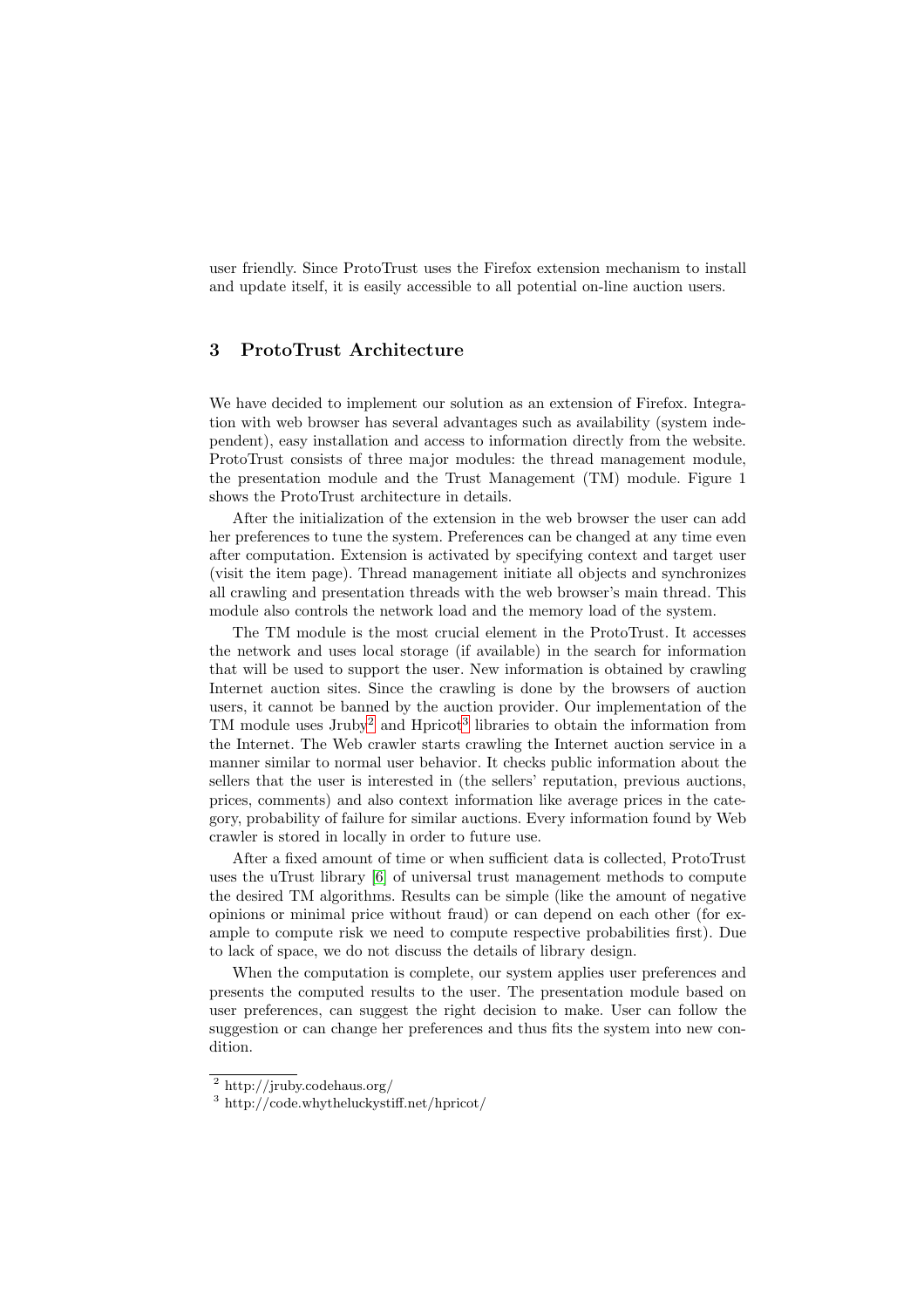

Fig. 1. ProtoTrust architecture

# 4 ProtoTrust algorithms

We have designed several methods to help the users with decision to buy an item from a certain seller or not. The methods currently implemented in ProtoTrust perform three tasks: they support the decision of the user based on various TM algorithms, they increase the amount of information available from the auction site by considering implicit non-positive feedbacks, and they perform a classification of auction comments to support the user in understanding them. In this paper we focus on the decision support algorithms that aim to directly recommend whether the user should buy an item from a specific seller. Two types of decision support methods are used by ProtoTrust: price dependent and probability dependent methods. Both types of methods take into consideration user preference such as risk propensity  $R_{prop}$  that is an amount of money that a user is willing to risk, or a risk threshold  $R_{thres}$  that is a threshold level for the probability methods. The exact meaning of these values depends on the used algorithm and will be explained further. Probability dependent methods are based on a proportion between count of negative feedback to all feedback collected by an agent. These methods are similar to original reputation methods used currently in on-line auction services. In addition, we formulate decision rules for all the algorithms that may help the user to make decision about participating in an auction or discarding it.

#### 4.1 Comment classification

Our extension gathers the feedbacks for a seller taking into account the feedback age and context. We distinguish four age levels (starting with the smallest time period):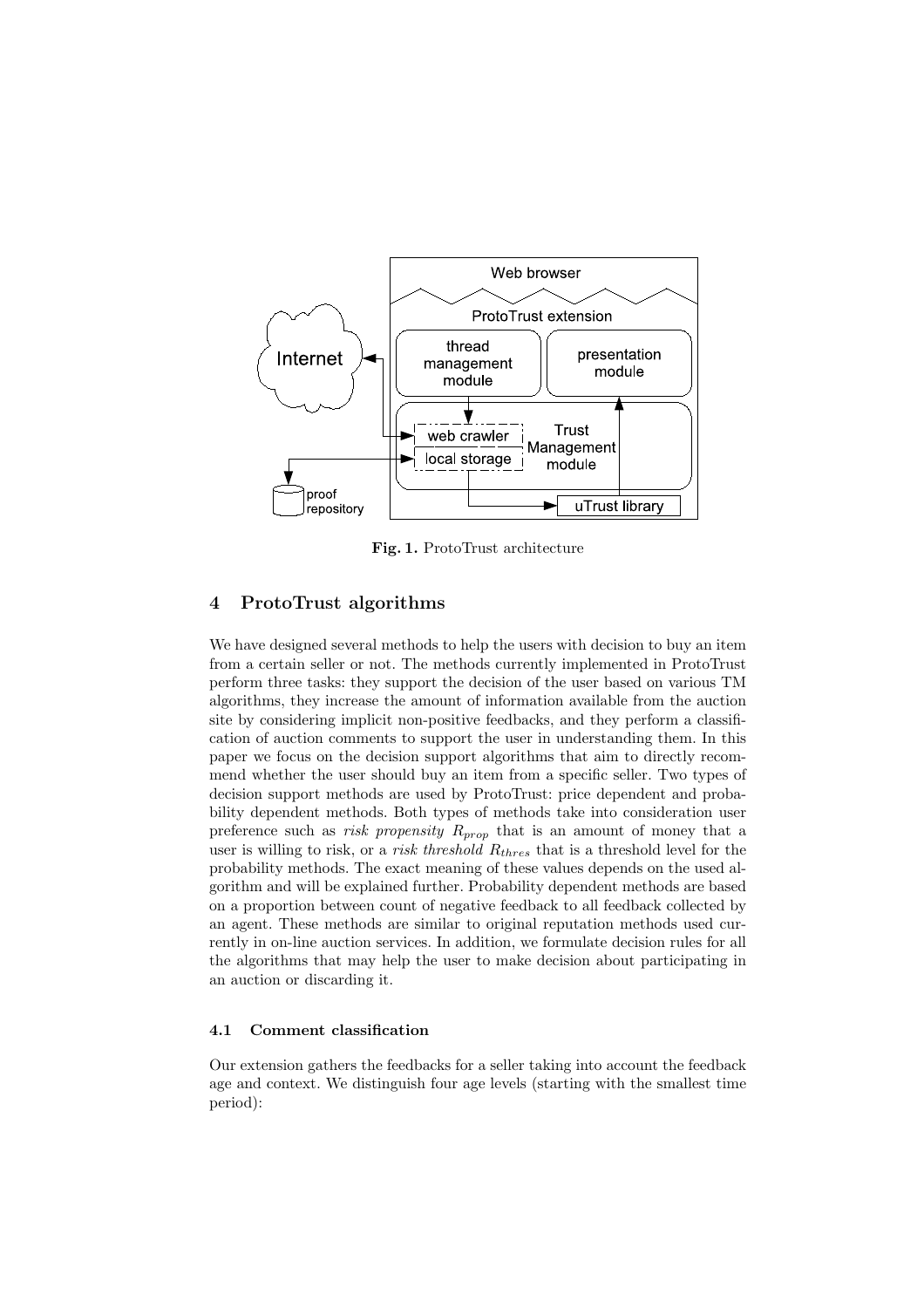- feedbacks not older than 1 week
- feedbacks not older than 2 weeks
- feedbacks not older than 4 weeks (about 1 month)
- all feedbacks

We distinguish four context domains that partition the space of the auction category tree (starting with the smallest range):

- feedbacks for an agent in one category
- all feedbacks for an agent (from all categories)
- all feedbacks from one category
- all feedbacks from entire auction system

Both age and context can be used by the TM algorithms to select appropriate feedbacks. Another kind of feedback classification is based on feedback content. We have created regular expressions, that extract the comment from users' nonpositive feedbacks. In order to do such classification, we have designed the typology of users' complaints similar to [\[7\]](#page-12-6). Classification rules can specify the type of fraudulent seller (for example seller, who sends damaged goods or seller, who send the items too late). Our ProtoTrust environment can present outcome of such data mining as well as entire content of feedback. Due to lack of space we do not describe this work in detail.

#### 4.2 Implicit negative feedbacks

In the real auction platforms like eBay, Taobao or Allegro not every transaction is followed by feedback[\[11\]](#page-13-0). This is due to many different reasons. Firstly, both parties, sellers and buyers, lack motivation to devote some time to leave an evaluation which is helpful for other users of the auction site but doesn't have direct influence on payoffs of the agents who have left this feedback. The second reason why users don't leave any evaluation is the fear of a reciprocated negative evaluation which probably appears as an answer to the publicly expressed dissatisfaction of service, quality of products or dishonesty or monkey business of either seller or buyer. The research conducted by Morzy and Wierzbicki [\[11\]](#page-13-0) shows that in most cases lack of feedback can be explained by this effect. Thus, it's crucial for individual users/transactions for the purpose of successful prediction of the fraud probability to rediscover the silent meaning of the non-existent evaluation.

The aim to support users in their decision making process at a specific point in time raises yet another problem. For every moment in time there are many auctions unsupported by evaluation (sometimes only either buyer or seller has bothered to give feedback and sometimes neither of them). Typically, the number of absent feedbacks decreases over time and, on average, two weeks after the transaction, the most positive comments are already present in the auction system. Thus, we can presume that if the auction finished over two weeks ago  $(t_{threshold})$  and it still has not been evaluated, and then the non-existent feedback should be treated as (at least) non-positive.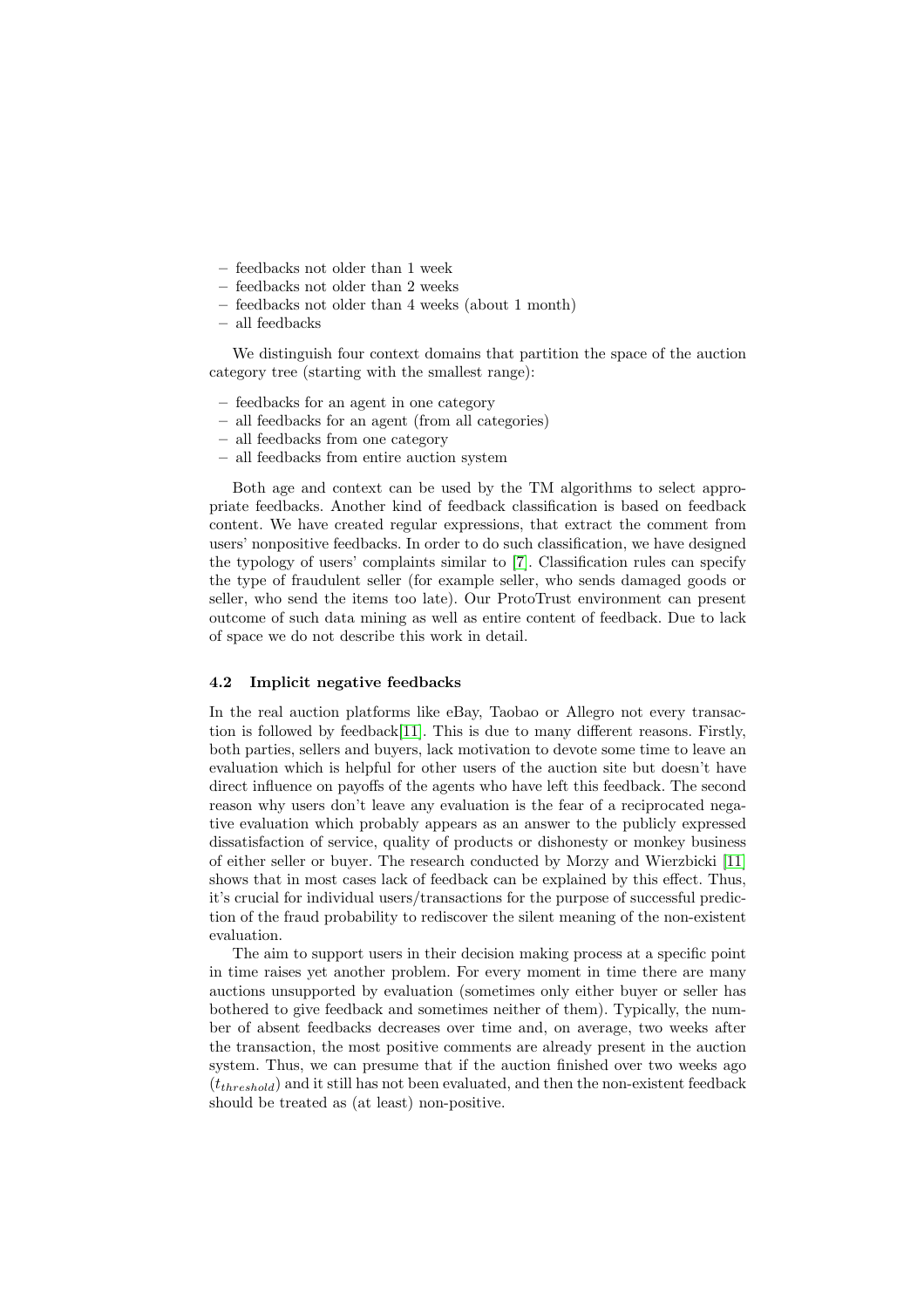In the cases where one, either buyer's or seller's, evaluation is already present in the reputation management system the missing feedback can be inferred from the existing one, even without waiting until  $t_{threshold}$  will be met. Every positive comment is almost in every case awarded by reciprocated positive evaluation. Proneness to answer with positive feedback on every positive comment regardless of transaction outcome is slightly stronger by sellers. Similar effect of adequate answer can be also observed for the negative evaluations.

Using the rules shown in Table 1 within rules-based system (ProtoTrust is one in which those rules have already been implemented) enables addressing virtually all situations and squeeze as much information from the crawled data as possible and as necessary to correctly predict future behavior of particular sellers and, thus, decrease the risk for honest users of the auction platforms.

| Buyer                     | Seller   | Reasoning                                                               |  |  |  |  |  |
|---------------------------|----------|-------------------------------------------------------------------------|--|--|--|--|--|
| $\mathbf{x}$              | X        | if $t_{now} - t_{transaction} > threshold$ then (NEG,NEG)<br>or $(X,X)$ |  |  |  |  |  |
| positive                  | Х        | (POS,POS)                                                               |  |  |  |  |  |
| negative                  | X        | $0.16$ (NEG, POS),<br>(NEG,NEU).<br>0.02<br>0.82<br>(NEG,NEG)           |  |  |  |  |  |
| X                         | positive | (POS,POS)                                                               |  |  |  |  |  |
| $\boldsymbol{\mathrm{X}}$ | negative | 0.05 (NEG, NEU), 0.95 (NEG, NEG)                                        |  |  |  |  |  |
| Feedbacks<br>types:       |          | NEG - negative, NEU - neutral, POS - positive                           |  |  |  |  |  |

Table 1. Rules deducted from the collected allegro trace and using in the ProtoTrust plug-in for prediction implicit negative feedbacks

## 4.3 Decision support methods

The main focus of this paper are decision support methods that use various TM algorithms to recommend the right decision to the user. In this section, we describe the TM algorithms implemented in uTrust for this purpose, and used in ProtoTrust.

Fraud probability Fraud probability  $FraudProb$ , or simply reputation, is the standard measure provided by any Internet auction service. It is a proportion between the number of negative feedbacks M and total number of feedbacks N.

We compute several variations of this measure that depend on the time class of the feedback. For seller  $s$  the fraud probability is defined as:

$$
FraudProb_{st} = M_t / N_t \tag{1}
$$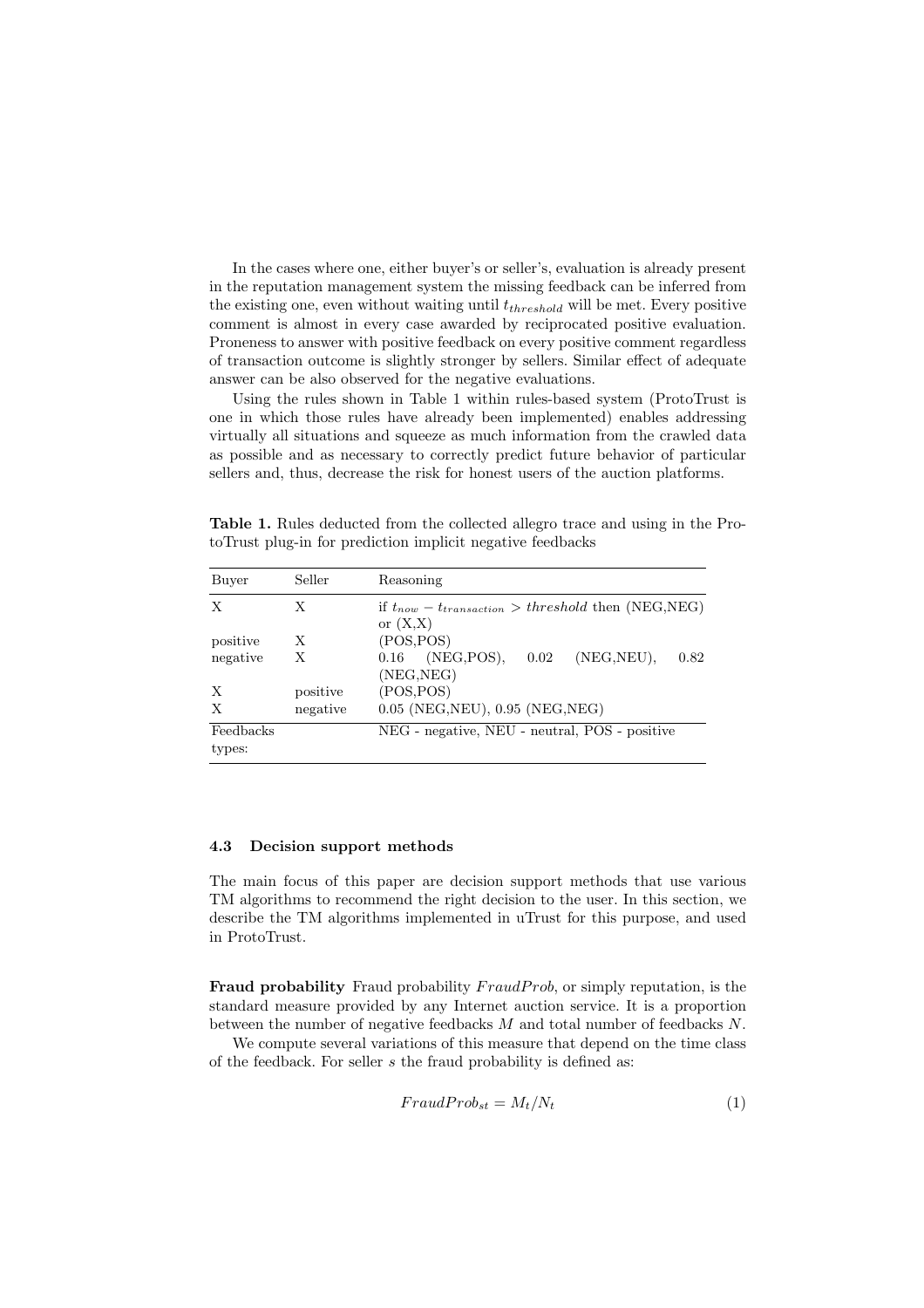where  $M_t$  is amount of seller's s negative feedback not older than t, and  $N_t$  is total count of feedback not older than t.

ProtoTrust warns the user about this seller's auction when:

$$
FraudProb_{st} > R_{thres}
$$
\n<sup>(2)</sup>

This means that seller s has carried out too many fraudulent operation in time t. The value of  $R_{thres}$  is the threshold chosen by the user from the range of [0, 1].

The fraud probability  $FraudProb<sub>c</sub>$  for every category c is computed in a similar manner, but we do not use it in this algorithm since we want to pick out every possible fraudulent seller. On the other hand, we use  $FraudProb<sub>c</sub>$  in other algorithms described below.

**Reputation with price context** Many researchers  $[4,5,12,13]$  $[4,5,12,13]$  $[4,5,12,13]$  $[4,5,12,13]$  have proven that the reputation of a seller is related to selling prices. Therefore we propose our measures which can be complementary to the standard reputation.

We propose to compute the weighted average price for the sellers' auctions.  $AvgPrice<sub>s</sub>$  - is the seller's s weighted average price, in which weights are dependent on the value of the auction's feedback. For each seller's auction  $i$  we multiply the final price  $P_i$  and the buyer's feedback value  $FVal_i$ . Weights are  $-1$  for negative, 0 for neutral and 1 for positive feedback. Let n be the number of auction carried out by seller  $s$ . Average price for the seller  $s$  is given by the equation:

$$
AvgPrice_s = \frac{\sum_{i=0}^{n} (FVal_i * P_i)}{n}
$$
\n(3)

We are not willing to compute the average price for the entire category too often, due to the computational cost. Since most of the auction systems are mature markets, the value of the average price for a category does not change frequently. We compute the average price and standard deviation  $\sigma$  for each category using the full TM system information. These values may be computed once a fixed period of time and kept as constant values in the TM system.

When the user's  $AvqPrice$  is significantly lower than the  $AvgPrice$  in a context, there is a possibility that the seller will cheat in such an auction (by selling cheap items and not sending them to buyers or selling defective or illegal goods). Thus our system alerts the user by testing the seller  $s$  in a category  $c$ when:

$$
AvgPrice_s + R_{prop} < AvgPrice_c \tag{4}
$$

where  $R_{prop}$  is the *risk propensity* parameter defined by the user.

If we include the standard deviation  $\sigma$  we get:

$$
AvgPrice_{s} + R_{prop} < AvgPrice_{c} + \sigma \tag{5}
$$

However sometimes it is hard to point out a fraudulent seller basing only on his transaction history. Such sellers can establish a certain level of reputation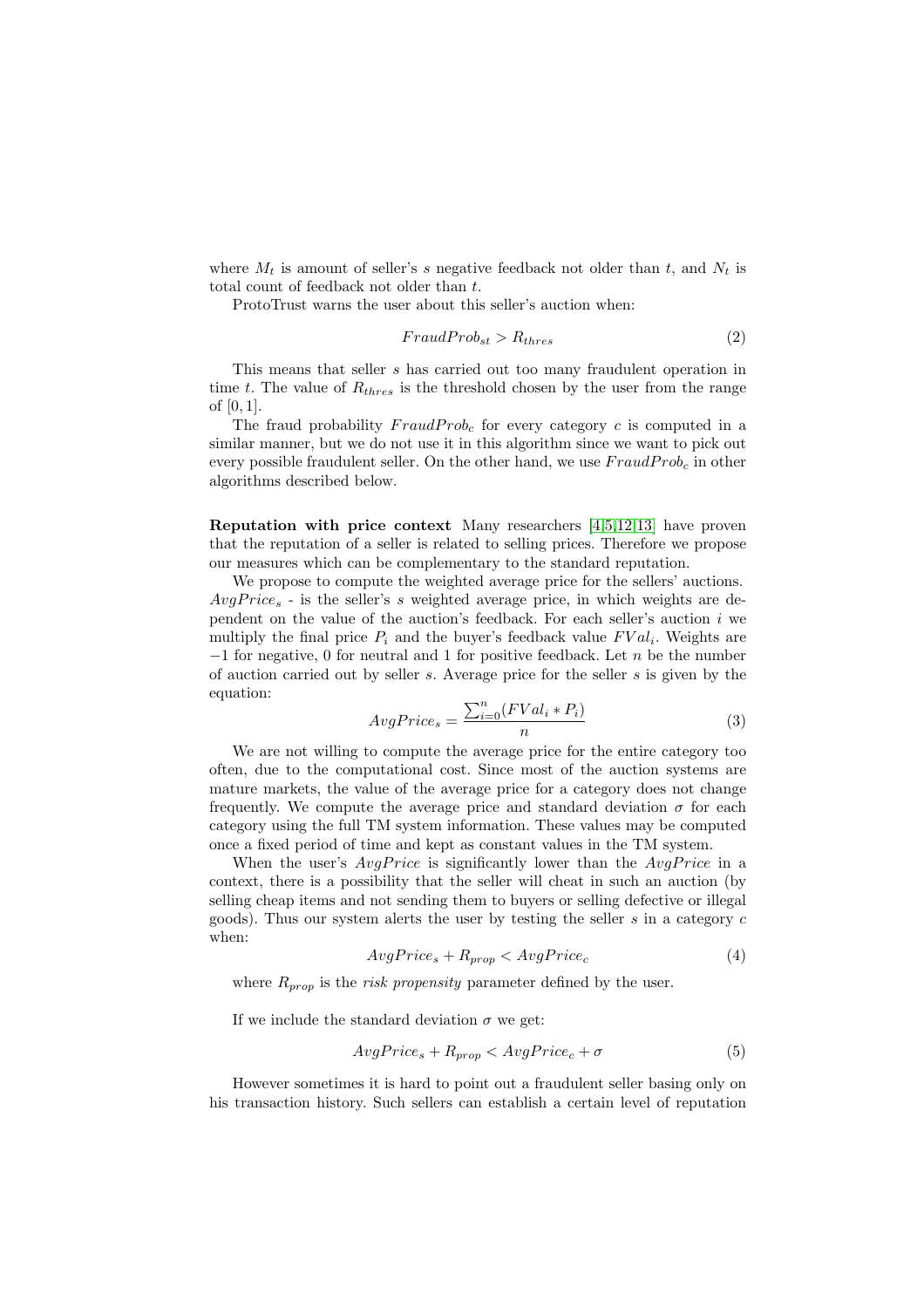before carrying out fraudulent auctions. Most of them gain reputation by selling many low-cost items. Note that one positive feedback from a  $\epsilon$ 1000 auction is worth the same as from a  $\in$ 1 auction.

To protect from such cheating techniques we propose to compute the minimal price with a negative feedback  $MinPriceWithNeg_s$ . We should be wary of all offers from seller s which are much above the minimal price with some parameter  $R_{prop}$  which is the *risk propensity*. Our system alerts when the actual bid in an auction  $i$  is higher than the seller's  $s$  minimal price with a negative feedback. There is no reason to alarm when user has no negative feedback.

$$
P_i - R_{prop} > MinPriceWithNeg_s
$$
 (6)

Risk The measures proposed above may be not understandable for an inexperienced user. Sometimes it is more convincing for a user to compute the amount of money she can lose if the seller is fraudulent. Our risk measure  $Risk_i$  is the multiplication of the actual bid  $P_i$  by the fraud probability in a context. It is given by the equation:

$$
Risk_i = P_i * FraudProb_c \tag{7}
$$

We compare risk to the risk propensity  $R_{prop}$  that is the amount of money that a user wants to risk in an auction. A user can set her risk propensity value to tune the TM system to her preferences.

$$
Risk_i > R_{prop} \tag{8}
$$

Our system alerts when  $Risk_i$  is greater than a user's risk propensity  $R_{prop}$ .

### 5 ProtoTrust algorithms evaluation

We have evaluated ProtoTrust using a real world dataset. The dataset has been acquired from www.allegro.pl that is the leading Polish on-line auction provider. In this service, each auction has an explicit deadline and all current bids are exposed to all participants. Moreover, all information about all participants is accessible. In most actions the bidders can specify a maximum price they want to pay for an item, and the proxy bid system automatically raises the bid, using only as much of the bid as is necessary to maintain the top position. Bidders can also increase their maximum price at any moment. When the auction terminates, the bidder with the highest bid wins. There are also multi-item  $(Buy)$ now!) type auctions in which are sellers can sell more than one item (and hence there is more than one winner). In such auctions, every bid is a winning bid.

We have selected the subset of 9500 sellers and their 186000 auctions listed in 6300 categories. We have tested our decision support algorithms using all 328000 feedbacks that are sent by the buyers. The unequal amount of auctions and feedbacks is caused by existence multi-item type auctions.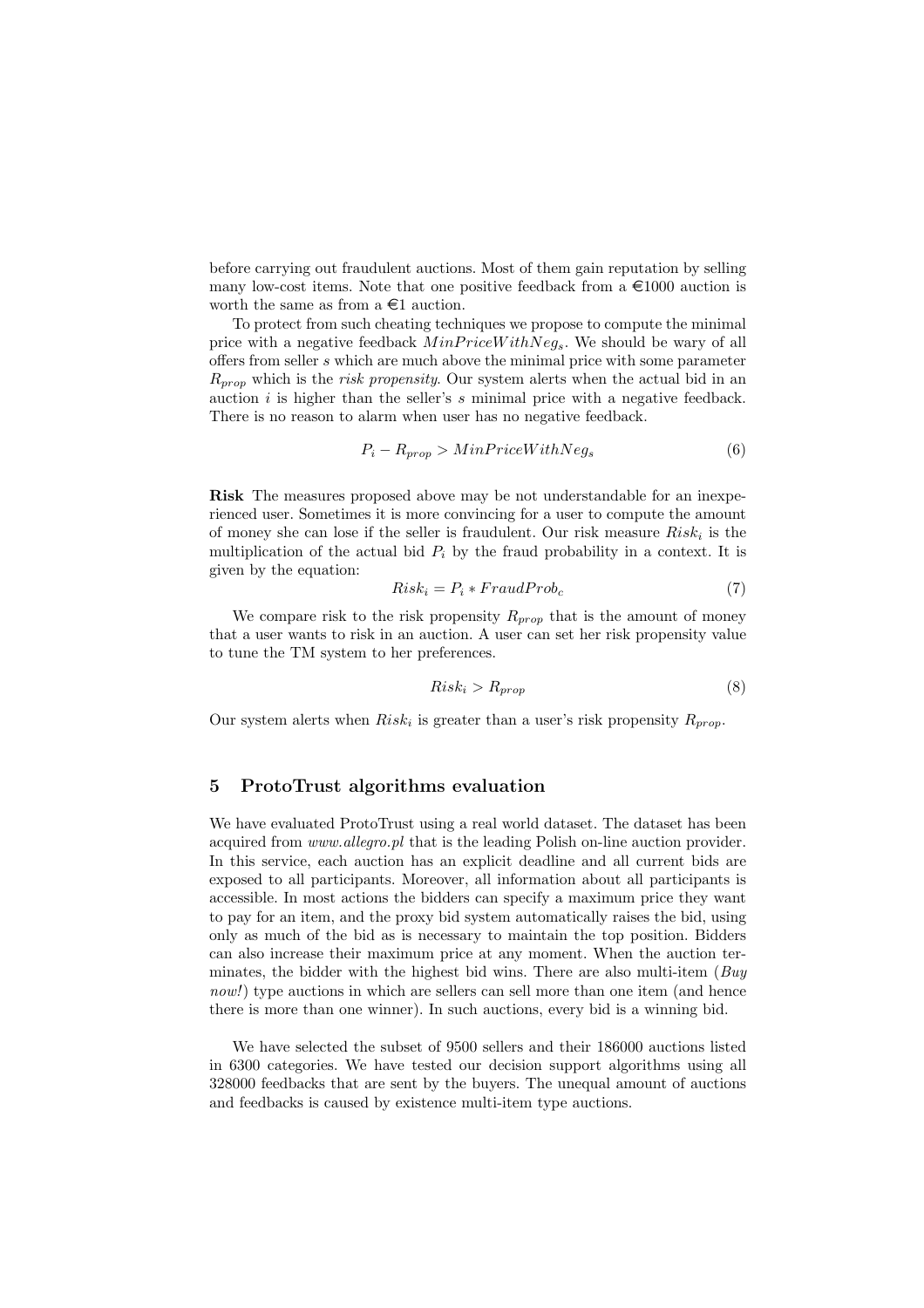#### 5.1 Experiments

We have reimplemented some of the uTrust algorithms to work with our off-line data. To recreate the on-line environment, we have sorted the auctions according to the termination date. For each auction in the set we have computed all the algorithms using only the data that was available until that moment. After computing all algorithms we have tested if they are good predictors of the real feedback value. For each algorithm we store: the count of successful detections of negative feedbacks  $True_{neg}$  (the accuracy of the algorithm), and the count of unsuccessful detection  $False_{neg}$  (Type II error in statistics) of negative feedback.

#### 5.2 Evaluation criteria

For the evaluation criteria of our algorithms we use two values: the probability of fraud detection FrD and frequency of alerts FoA.

Let  $N$  be the total number of feedbacks and  $M$  the total number of negative feedbacks. Fraud detection is given the by equation:

$$
FrD = True_{neg}/M
$$
\n(9)

and the frequency of alerts is given by:

$$
FoA = \frac{True_{neg} + False_{neg}}{N}
$$
\n(10)

We have also computed the difference between fraud detection  $FrD$  and frequency of alerts FoA. We have used the random classifier as a reference level. For the random decision the  $FrD$  and  $FoA$  are equal (for example if we choose to alert in 50% of cases we discover 50% of true negatives  $True_{neq}$ ).

#### 5.3 Evaluation results

We have evaluated the algorithms presented in the previous section from two different perspectives: probability dependent and price dependent. Results in each group depend on the user preferences (risk threshold  $R_{thres}$  and risk propensity  $R_{prop}$ ). For better presentation, we have selected three best algorithms from each group. We have presented detailed results achieved by all algorithms in Table 2.

Probability dependent methods For probability dependent algorithms, we have run the experiment several times, changing the risk threshold parameter  $R_{thres}$ .  $R_{thres}$  is the acceptable probability of fraud and it is expressed in permils  $\lceil \frac{\%}{\%} \rceil$ . On Figure 2 we present the effect of the risk threshold  $R_{thres}$  on detection of fraud FrD and frequency of an alert FoA.

Best fraud detection was achieved by the algorithm that used all available feedbacks. However, this algorithm also had a high frequency of alerts. Moreover, in a real situation we would not gather all historical data about the seller because of time and network usage.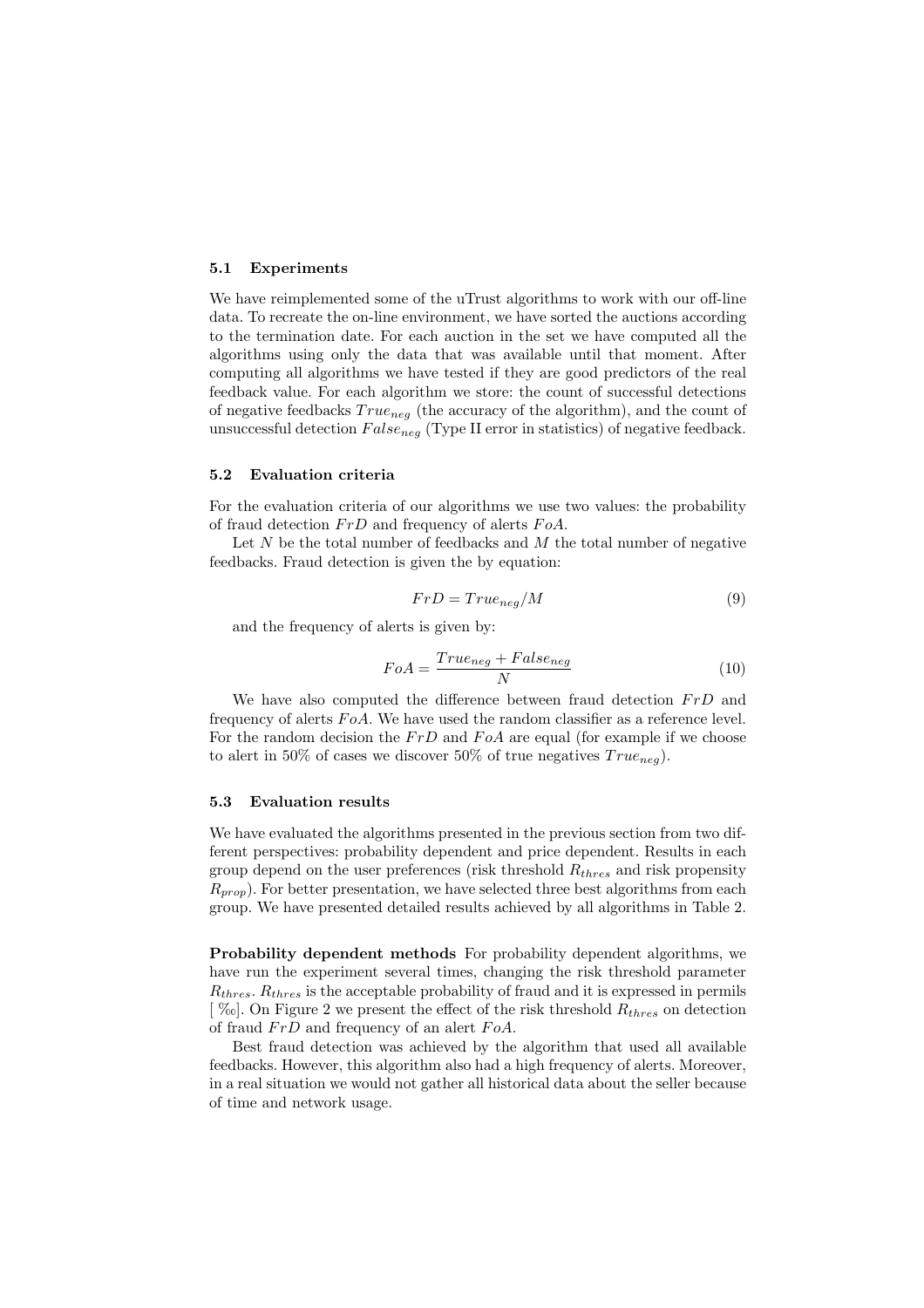| $Algorithm_t$             | $[PLN]$ $[\%_0]$ |   |               | $R_{prop}$ $R_{thres}$ FrD FoA Performance<br>$(FrD - FoA)$ |
|---------------------------|------------------|---|---------------|-------------------------------------------------------------|
| FraudProb <sub>i</sub> nf |                  | 5 | $0.42$ $0.12$ | 0.3                                                         |
| FraudProb <sub>2</sub>    |                  | 5 | $0.35$ $0.09$ | 0.26                                                        |
| FraudProb <sub>4</sub>    |                  | 5 | $0.41$ $0.12$ | 0.29                                                        |
| Risk                      | 1                |   | 0.48 0.07     | 0.41                                                        |
| AvgPrice                  | 19               |   | $0.45$ $0.18$ | 0.27                                                        |
| MinPriceWithNeq           | 19               |   | $0.51$ $0.23$ | 0.28                                                        |

Table 2. Best performance achieved by algorithms

Similar results have been achieved using only feedbacks that are not older than 4 weeks. Using feedbacks that are at most 2 weeks old gives us a 10% lower detection rate, but also has a much lower frequency of alerts.

Both Fraud Detection and Frequency of Alerts decline linearly with increasing of risk threshold  $R_{thres}$ . When we increase the risk threshold, our system is less likely to alert the user about fraudulent sellers, because it accepts some sellers' negative feedbacks.

As shown in Table 2, the best trade-off between fraud detection and frequency of alerts was achieved when the risk threshold value was fixed at 5 ‰. This is because we observe a significant drop of the frequency of alerts and slight decrease of fraud detection when this value of the risk threshold is exceeded.

Price dependent methods Similarly to the previous methods, we have run the experiment several times, with different risk propensity  $R_{prop}$  parameter values.

We have selected three algorithms described in 3.3S. Figure 3 presents the fraud detection  $FrD$  and frequency of a alerts with regard to the risk propensity  $R_{prop}$ . Best results have been achieved by Risk. This algorithm has detected every fraudulent auction while it was alerting every second auction. With an increase of the risk propensity, the algorithm detects less fraudulent auctions. We can observe a drastic gap between fraud detection and frequency of alerts for Risk when  $R_{prop}$  equals to 1 PLN (1 Polish Zloty is about  $\epsilon_{0,25}$ ). The algorithm can eliminate half of possible fraudulent auctions while alerting only in 7% of all offers. The two other algorithms provide similar a detection rate with a much higher frequency of alerts (about  $25\%$ ). We have modified the  $AvgPrice$ algorithm (described in 3.3) by including information about sellers' minimal price with a negative feedback. As a result, the  $MinPriceWithNeg$  algorithm has a slightly better score than the original  $AvgPrice$ .

Performance  $(FrD - FoA)$  of the algorithms is presented on Figure 4. The best trade-off was achieved by Risk with a risk propensity equal to 1. It is  $41\%$ better than the random algorithm. Detailed results are presented in Table 2. The risk algorithm tends to be the most effective. It provides a good fraud detection rate with a very low frequency of alerts. When the risk propensity is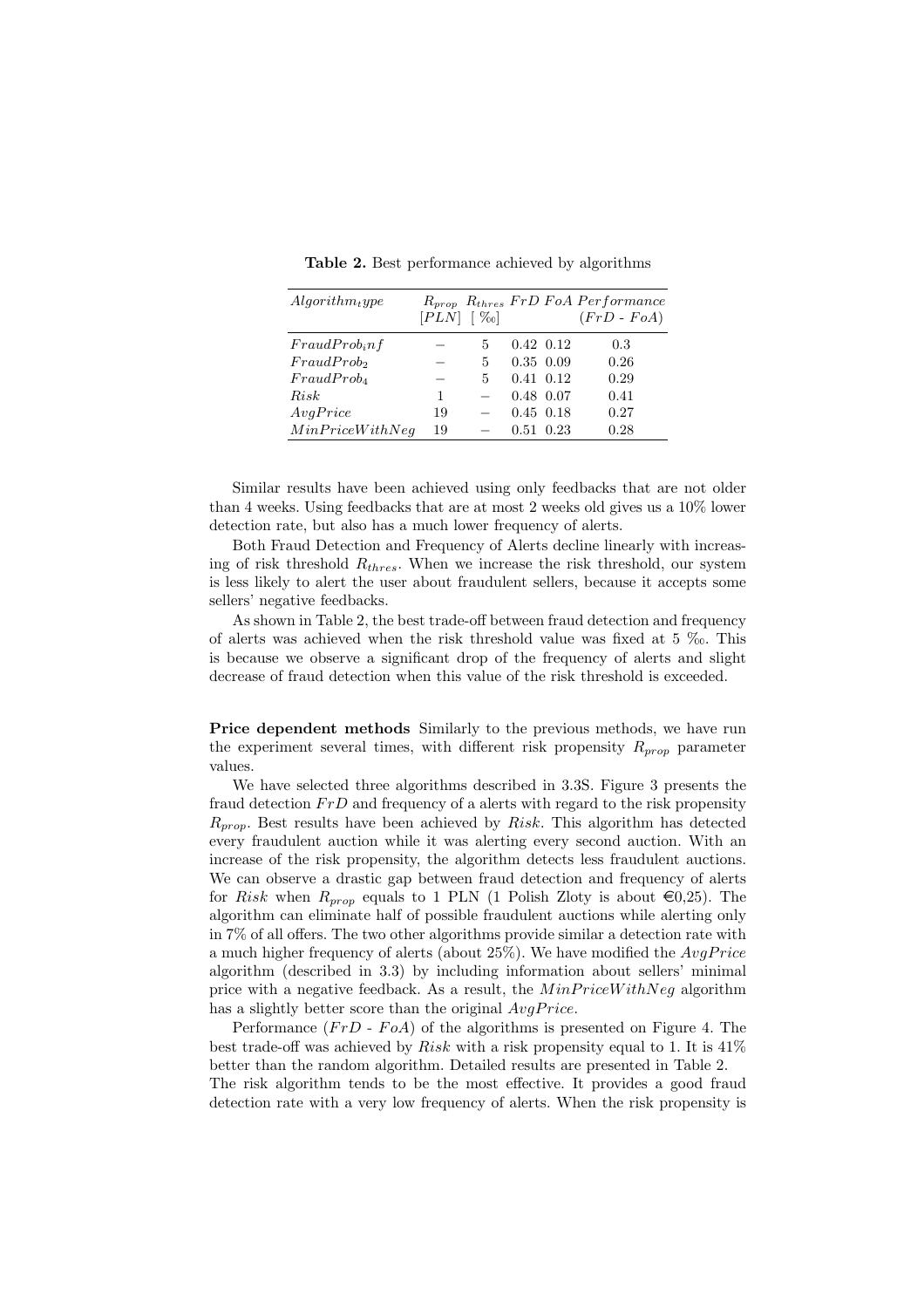

Fig. 2. Probability of Detection of Fraud  $FrD$  and Frequency of an Alert  $FoA$ with respect to the risk threshold  $R_{thres}$  [  $\%$  o].



Fig. 3. Probability of Detection of Fraud  $FrD$  and Frequency of an Alert  $FoA$ in respect of risk propensity  $R_{prop}$  [PLN] (Polish zloty)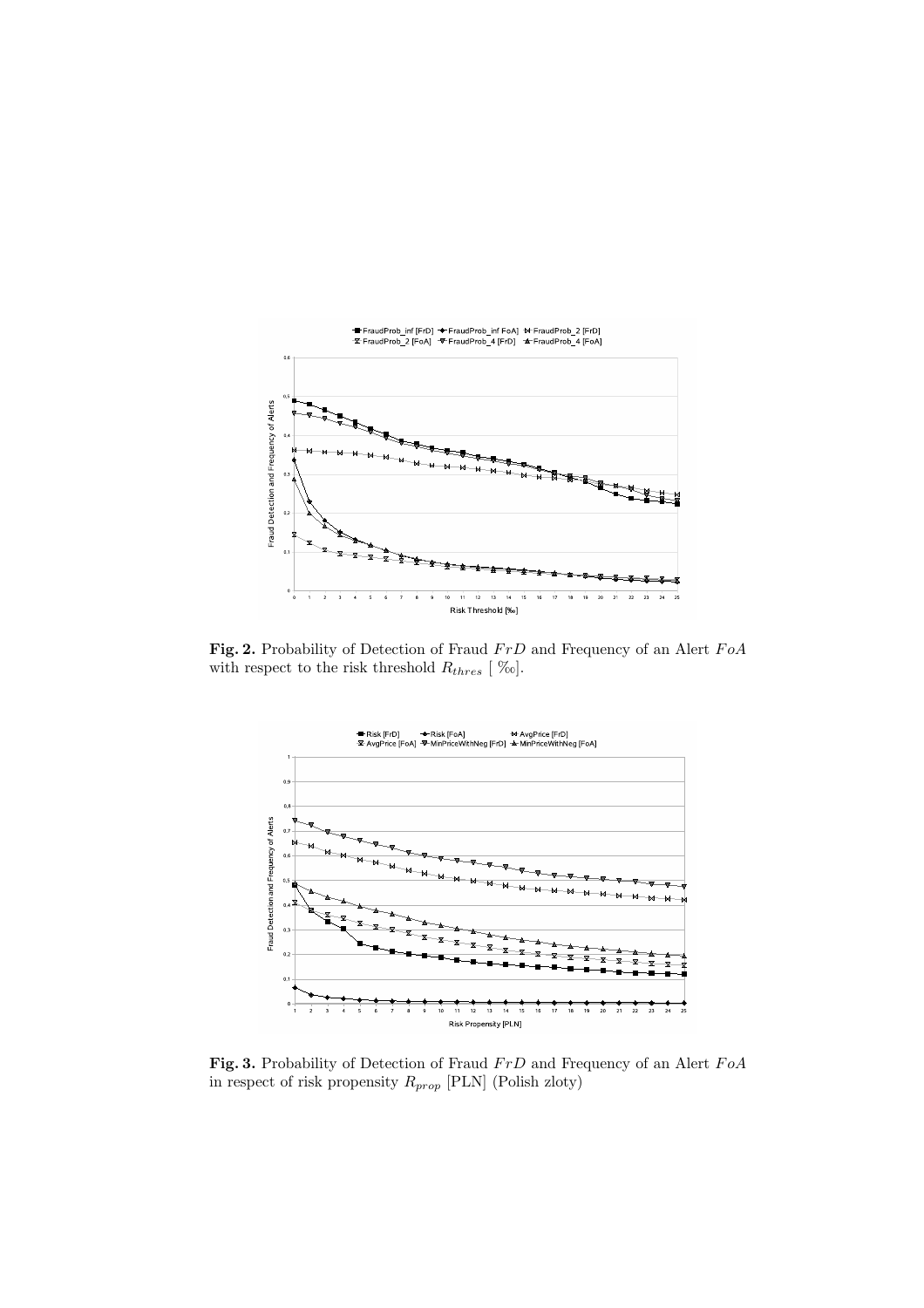between 1 and 4PLN  $(\epsilon_1)$ , the risk algorithm performs better than any other presented algorithm. Using this measure we can warn user against almost half (48% to 30%) of the frauds before the they occur.



Fig. 4. Algorithm performance ( $FrD - FoA$ ) in respect of risk propensity  $R_{nron}$ [PLN] (Polish zloty)

## 6 Conclusion and future Work

In this work, we have presented ProtoTrust, an environment for improving Trust Management for Internet auctions that operates independently of the auction providers. ProtoTrust allows to implement new Trust Management methods for real Internet auction users. At the same time, ProtoTrust uses a highly general library of TM methods: the uTrust library. The uTrust library is developed as a research project and it is open for experimentation and development by the research community of Trust Management.

We have designed new algorithms that detect Internet auction frauds. We have also proposed the decision making rules that help users to detect fraudulent sellers. We have evaluated our algorithms on real data from the largest Polish Internet auction provider (Allegro), and have shown that we can protect users from almost half of fraudulent auctions when ProtoTrust alerts users in only 7% of auctions. Our best algorithm performs 41% better than random classification. We have also proposed simple rules to induce implicit nonpositive feedbacks which can affect existing reputation systems. Algorithms and decision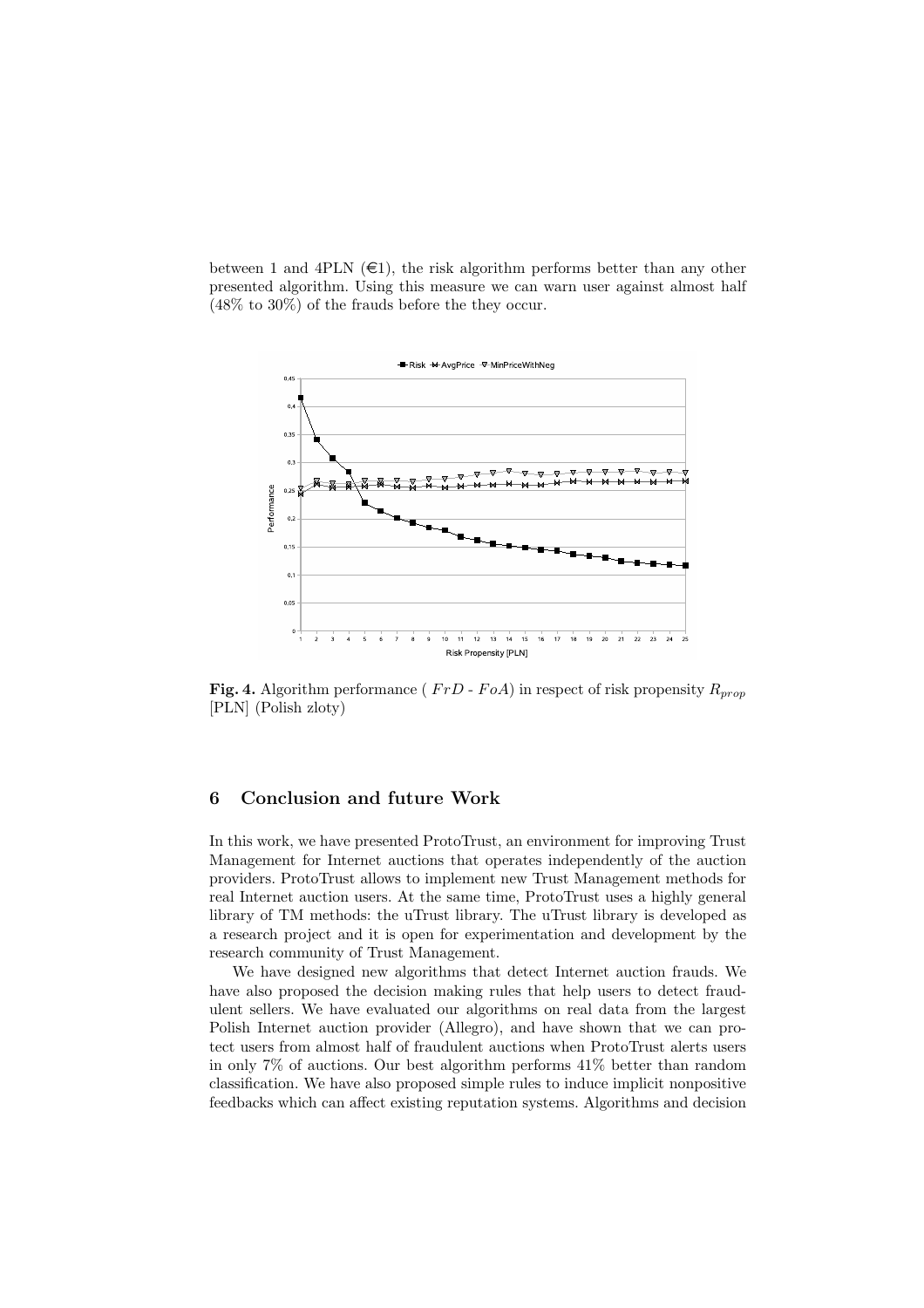rules presented in this paper are simple and easy to understand even for inexperienced users. Separately our tools provide only some information about the seller and his auctions, but in conjunction they create a very powerful Trust Management tool.

In the future we are planning to adapt our ProtoTrust environment to work with other major auction services. This requires a reimplementation of the crawling module (WWW crawler) because of a different design of every auction website. As long as the crawling module is compatible with the  $uTrust$  Trust Management library, no further changes are required to ProtoTrust. We want also to evaluate and decrease the network and system load of ProtoTrust. In the current solution, every user has to carry out her own crawling, which is globally not efficient. We plan to distribute the crawling tasks between all active instances of ProtoTrust. Our present work is still focused on comment classification. Currently we are developing the subsystem in which we enable ortography correction for users' feedback. We are going to include Polish and English dictionary into ProtoTrust environment.

## <span id="page-12-0"></span>References

- 1. Rubin, S., Christodorescu, M., Ganapathy, V., Giffin, J.T., Kruger, L., Wang, H., Kidd, N.: An auctioning reputation system based on anomaly detection. In: CCS '05: Proceedings of the 12th ACM conference on Computer and communications security, New York, NY, USA, ACM (2005) 270–279
- <span id="page-12-1"></span>2. Chau, D.H., Faloutsos, C.: Fraud detection in electronic auction. In: In European Web Mining Forum at ECML/PKDD. (2005)
- <span id="page-12-2"></span>3. Gavish, B., Tucci, C.L.: Reducing internet auction fraud. Commun. ACM 51(5) (2008) 89–97
- <span id="page-12-3"></span>4. Melnik, M.I., Alm, J.: Does a seller's ecommerce reputation matter? evidence from ebay auctions. Journal of Industrial Economics 50(3) (September 2002) 337–49
- <span id="page-12-4"></span>5. Ye, Q., Li, Y., Kiang, M., Wu, W.: The impact of seller reputation on the performance of online sales: evidence from taobao buy-it-now (bin) data. SIGMIS Database 40(1) (2009) 12–19
- <span id="page-12-5"></span>6. Kaszuba, T., Rzadca, K., Wierzbicki, A., Wierzowiecki, G.: A blueprint for universal trust management services. Technical report, Polish-Japanese Institute of Information Technology, Warsaw, Poland (2008)
- <span id="page-12-6"></span>7. Gregg, D.G., Scott, J.E.: A typology of complaints about ebay sellers. Commun. ACM 51(4) (2008) 69–74
- <span id="page-12-7"></span>8. Resnick, P., Zeckhauser, R.: Trust among strangers in Internet transactions: Empirical analysis of eBay's reputation system. In Baye, M.R., ed.: The Economics of the Internet and E-Commerce. Volume 11 of Advances in Applied Microeconomics. Elsevier Science (2002) 127–157
- <span id="page-12-8"></span>9. Dellarocas, C.: Immunizing online reputation reporting systems against unfair ratings and discriminatory behavior. In: EC '00: Proceedings of the 2nd ACM conference on Electronic commerce, New York, NY, USA, ACM (2000) 150–157
- <span id="page-12-9"></span>10. Pandit, S., Chau, D.H., Wang, S., Faloutsos, C.: Netprobe: a fast and scalable system for fraud detection in online auction networks. In: WWW '07: Proceedings of the 16th international conference on World Wide Web, New York, NY, USA, ACM (2007) 201–210